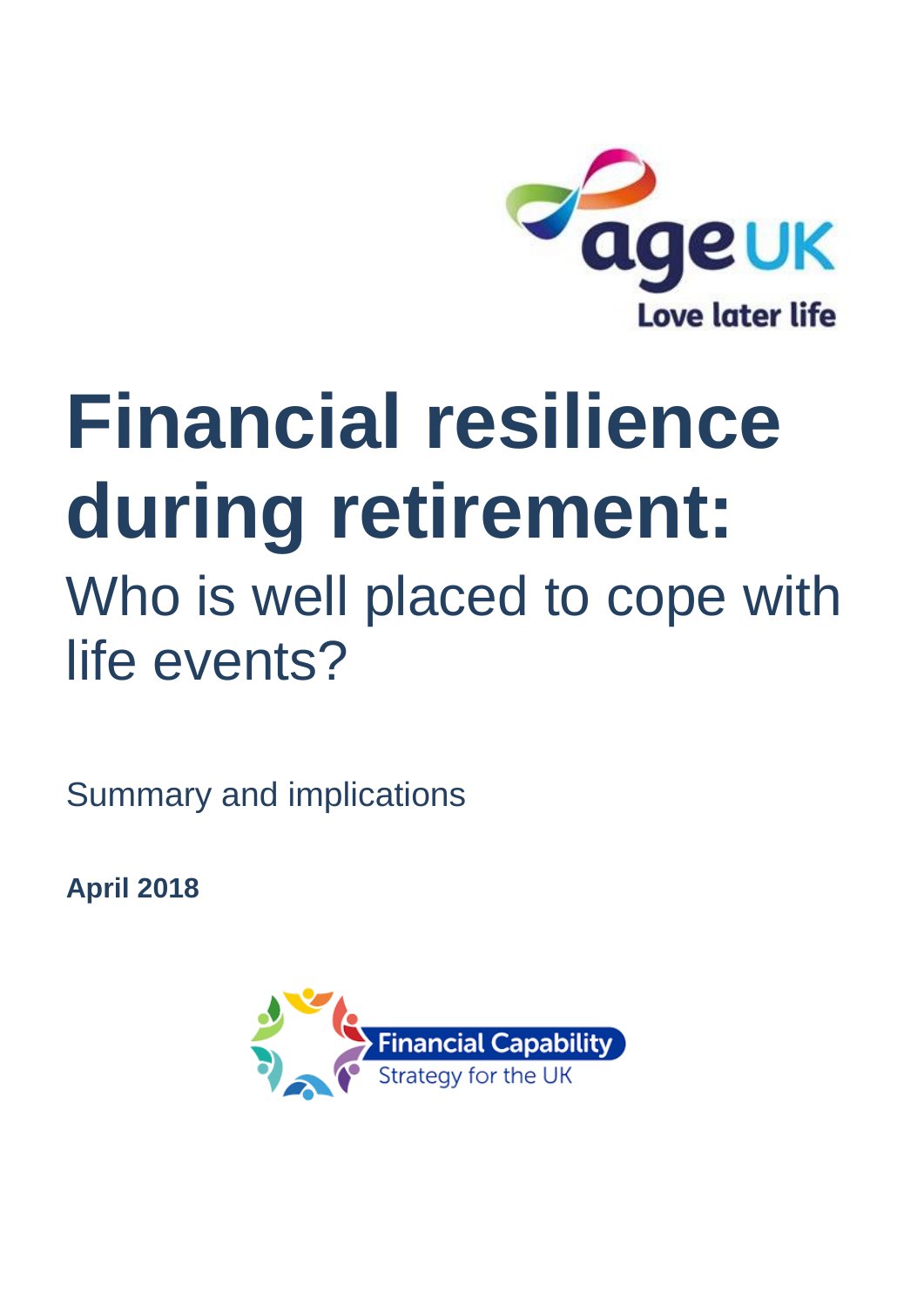# **Financial Resilience** in **Later Life Contents**

| Who is well placed to cope in retirement? | 1                       |
|-------------------------------------------|-------------------------|
|                                           |                         |
| <b>Key findings</b>                       | $\overline{2}$          |
|                                           |                         |
| <b>Key messages</b>                       | $\overline{\mathbf{3}}$ |
|                                           |                         |
| <b>Overview of research</b>               | 4                       |
|                                           |                         |
| Are we lost in translation?               | 8                       |
| Are we asking the impossible?             | 9                       |
|                                           |                         |
| <b>Breaking down the barriers</b>         | 13                      |
|                                           |                         |
| <b>Conclusion</b>                         | 15                      |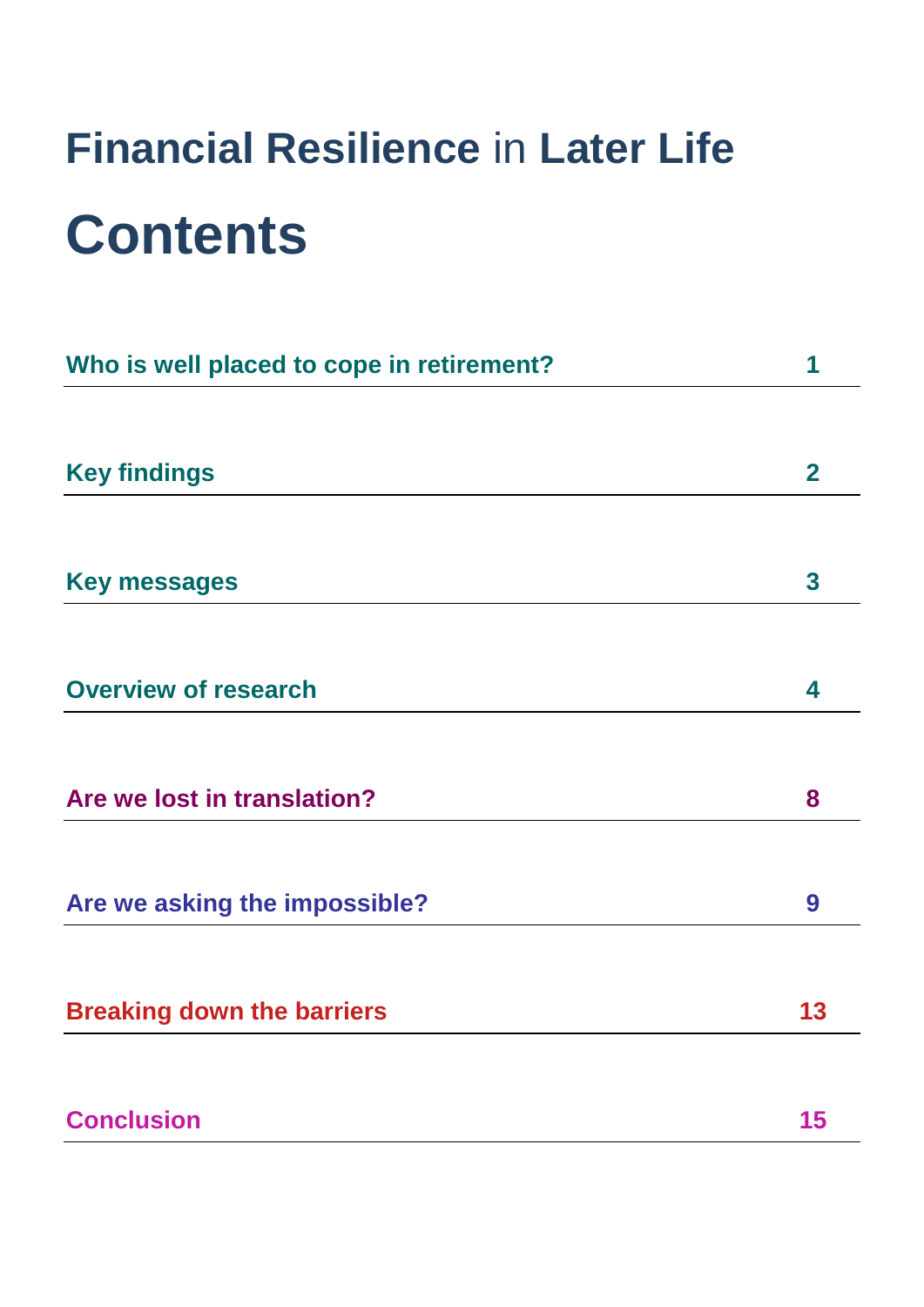### **Who is well placed to cope in retirement?**

#### **Introduction**

The Financial Capability Strategy for the UK recognises that levels of financial capability in the UK are far too low. Four out of ten of us are not in control of day to day finances and we struggle even more when it comes to longerterm planning and managing unexpected life events or periods of financial difficulty. The Older People in Retirement Steering Group<sup>i</sup>, chaired by Jane Vass from Age UK, is creating a community of practice drawn from different stakeholder organisations who are focusing on where their collaborative efforts can have a real impact. A priority for the Steering Group has been to better understand what being financially capable for later life means. MAS provided funding for Age UK to undertake research that is building a picture of what someone who is wellplaced to manage in retirement looks like.

The research sought to understand what 'financial resilience' actually looks like for retired people when they have different social networks, finances and health, and what makes older people 'well placed' to cope with the challenges and decisions they face throughout retirement.

The full report<sup>ii</sup> from Collaborate Research, who carried out the research on behalf of Age UK, will inform both the continued development of the Financial Capability Outcomes Framework for Older People in Retirement<sup>iii</sup> and the questions targeting this age group in the 2018 UK FinCap Survey. These will be important for shaping future policy proposals and financial capability interventions. This summary report provides an overview of their research findings, and explores some of the broader messages and implications arising from this research.

#### **Background**

For any age group, understanding financial resilience is complex. It requires exploring behaviour, skills, attitudes and motivations, all of which are influenced by factors such as the

financial and social resources, health, past experiences, biases and personality traits of the individual. Many of these factors are not fixed and will fluctuate or change entirely over time.

But there are some financial capability issues that are particularly relevant to older people in retirement. Firstly, this group have generally accumulated most of their lifetime wealth, unlike other age groups, so the main focus of their financial decision-making is on managing existing resources. Secondly, they are doing so in an increasingly complex financial world, with more pension freedoms, a challenging savings and investment climate, and rapid technological change. Thirdly, older people are more likely than other age groups to experience changes in their financial circumstances due to health crises or bereavement. However, these issues need to be seen in the context of the wide variation in financial resources – some people are comfortably off in retirement while 1.9 million older people are living in poverty<sup>iv</sup>. For all these reasons it is extremely important to understand and improve the financial resilience of older people in retirement.

#### **What did we do?**

This research had two stages and sought to explore the question: *who is well placed to deal with life events during retirement?*

During the first stage, Collaborate Research carried out an evidence review and interviewed experts from the financial world including industry representatives, independent financial advisers, consultants, consumer advocates, academics and policy experts. The suppositions that were found were then tested during the second stage, through qualitative research with retired older people aged 60-89 years. This involved sixteen focus groups with a broad selection of participants across England, Wales, Scotland and Northern Ireland and eight depth interviews with retired couples. Fieldwork took place between October 2017 and January 2018.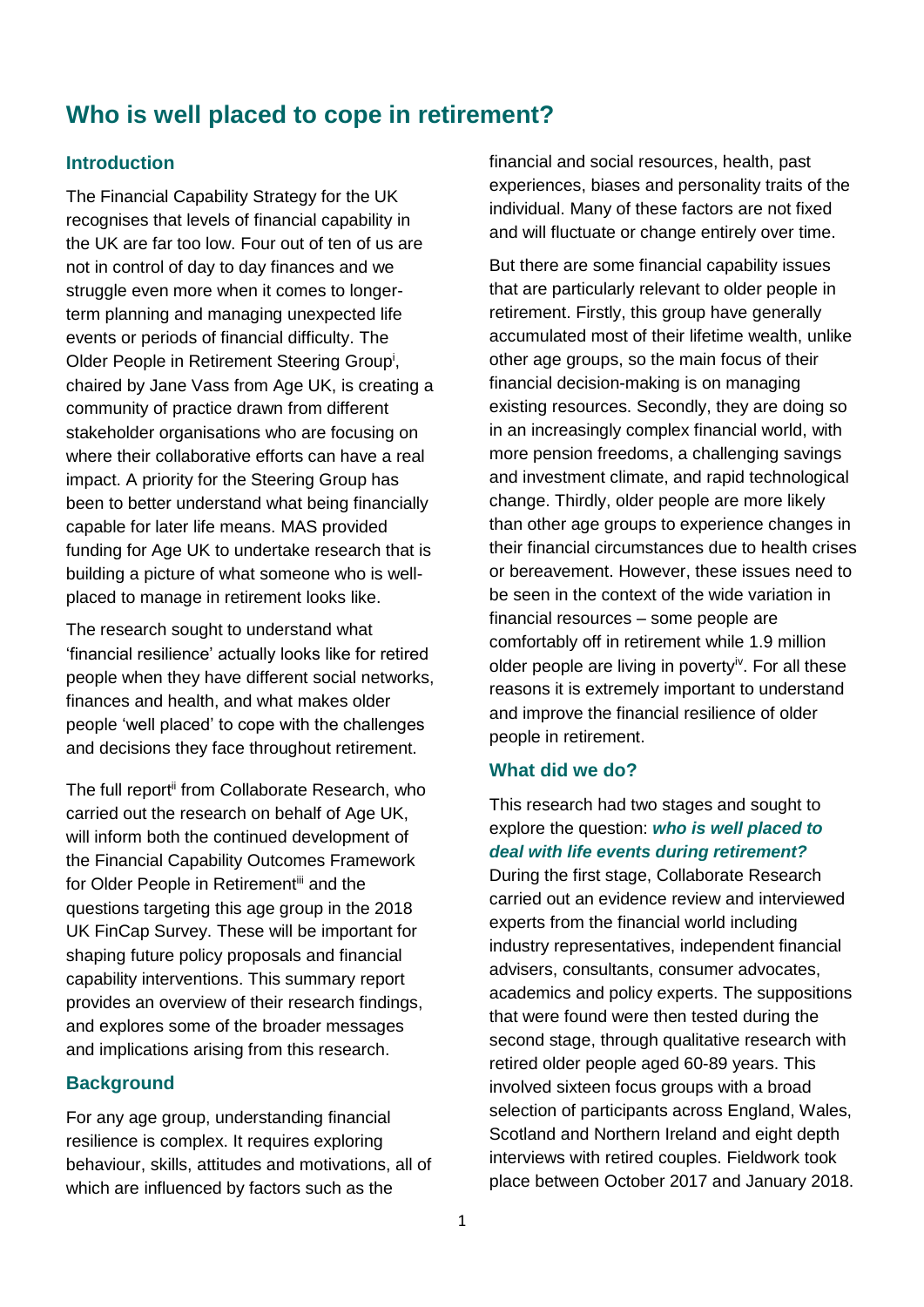# **Key findings**

- **Older people tell us that for them, being 'well placed' during retirement is about 'being able to cope with what life throws at you' – both in terms of preparing for** *and* **responding to whatever it is that happens.**
- **Whilst they acknowledge the benefits to 'being prepared', it is perceived to be important "not to worry too much about the future".**
- **Older people tell us they are facing multiple uncertainties, personally in terms of their own longevity and health, and externally in terms of political and economic changes.**
- **Older people tend to regard day-to-day money management and maintaining a financial buffer as important components of feeling 'well placed', but they are less likely to have thought about or prepared for how their costs may change in the future, especially when it comes to potential health and care needs.**
- **While financial capability is perceived by older people to contribute to resilience, it is regarded as only one factor among many. Financial and personal resilience are believed to be required to respond to the most significant life events.**
- **Older people think it is important to be confident and independent, but also flexible and adaptable to changing circumstances throughout their retirement.**
- **At the same time they think it is important to have an awareness of (and willingness to) access external sources of information, advice and support.**
- **Older people recognise that being in denial, feeling disempowered and lacking confidence can act as barriers to financial resilience.**
- **But they also face external barriers to financial resilience in terms of misinformation about financial products and services, and not knowing where to go for help.**
- **Terminology like 'planning to cope with life events' does not particularly resonate with older people. Alternative language used by older people themselves includes 'getting your house in order', 'managing your affairs' and 'preparing for the unexpected'. These terms are understood and more meaningful.**
- **It is challenging to measure quantitatively how 'well placed to deal with life events' older people in retirement are. Self-assessment and subjective measures can be inconsistent and misleading. We may do better to focus on objective indicators, such as the existence of a financial buffer or specific actions that have actually been taken. However we need to recognise that resilience is not a permanent state that can simply 'be achieved'; older people may be more or less resilient at different points during their retirement, and be well placed to deal with life events in some ways but not in others.**

**We are very grateful to Collaborate Research and to the people who took part in this research.**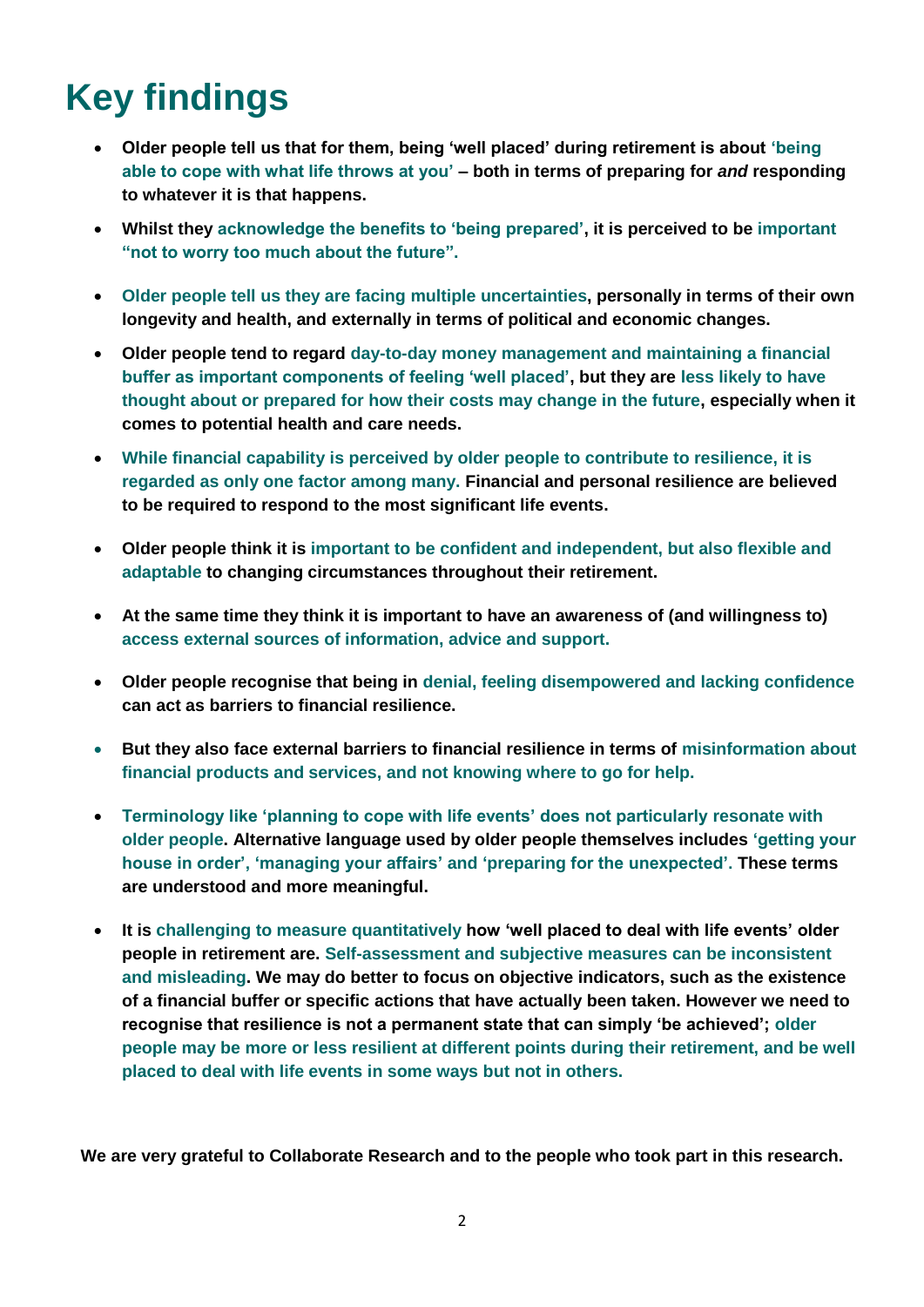# **Key Messages**

**We need a fundamental rethink of the language used in financial services to ensure that it resonates with older people in retirement.** We recommend testing the alternative language older people used in this research which includes 'getting your house in order',

'managing your affairs', and 'preparing for the unexpected'.

**It's never just about money - older people think of their finances in the context of their life as a whole.** To engage older people, financial matters should be approached as part of other aspects of retirement like relationships and health.

#### **Uncertainty about the future makes planning ahead a particular challenge, so messages need to balance 'being prepared' with making the most of life now.**

The concept of 'balancing' current and future needs or expenses may be a useful way to frame discussions about what can realistically be done to plan longer-term, perhaps with the aid of a 'retirement checklist' to support older people to explore what preparations they feel comfortable making, whilst letting them know at the same time what else *is* possible to plan for should they wish to.

**When considering future health and care needs, people need a vision of something that is financially possible and positive.** People immediately jumped to considering catastrophic care costs, in the context of poor quality and neglect, without considering preventative support or care that could help them to maintain their independence in their own home.

**A focus on high quality provision of products and information is needed to overcome the lack of awareness, misunderstandings and barriers to accessibility across the piece.** This means age-proofing and improving financial products and services. It also means providing timely, accurate and accessible information and advice from all sectors.

**Peer to peer support may help older people overcome emotional barriers to sorting out their finances.** Both this and other research carried out by Age UK suggest that older people would welcome more opportunities to talk with and learn from their peers, supported by reliable sources of information.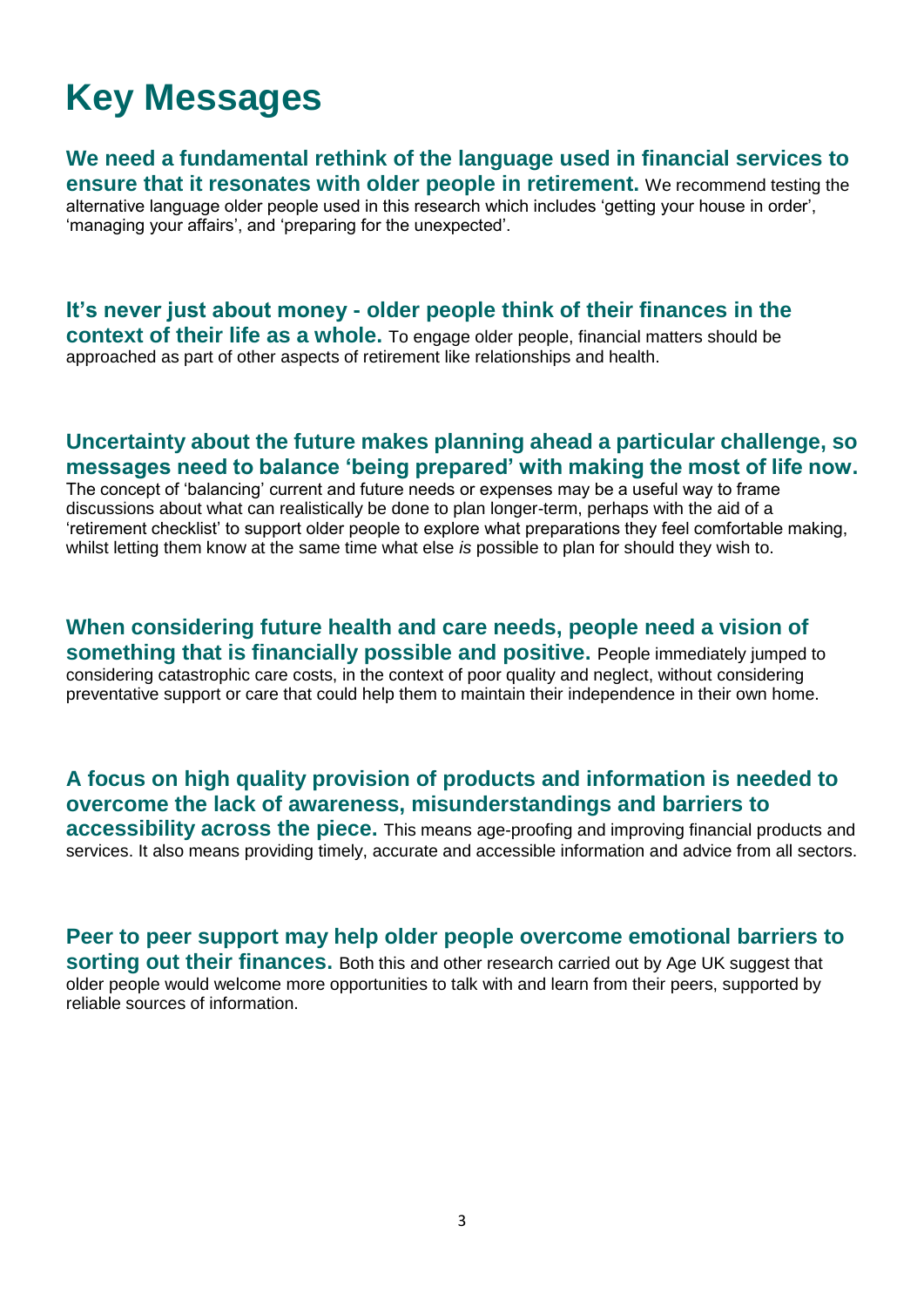## **Overview of research**

#### **The landscape of retirement**

Older people reported that the best aspects of retirement, for those able to enjoy them, included the ability to pursue hobbies and interests, travel and spend time with family and grandchildren.

*"My time is more flexible. I've got time for the family and the leisure pursuits we do. Getting in the garden in the summer. It's the freedom."*

However they also described a number of significant financial challenges relating to unexpected major events affecting either themselves directly or those close to them, such as serious illness, relationship breakdowns and bereavement. A number of participants had also experienced financial crises such as incurring rent arrears, consumer debts or bankruptcy.

*"I don't think any of us should be in this position at our age. I feel retirement should have been a lot more something to look forward to. It's not what I planned."*

For some participants, the initial stages of retirement had been difficult – particularly if the decision to retire was forced due to redundancy or illness, rather than planned. Common transitional challenges were reported, including boredom and a loss of purpose or routine, and whilst this had since dissipated for some, others continued to feel a lack of fulfilment and loneliness. Some retired women in particular felt that they were more easily dismissed and regarded as less capable of making worthwhile contributions.

*"When you talk to anyone they'll ask 'what do you do?' as if your work status defines who you are. And you say 'I'm retired' and a lot of people just lose interest."*

More generally a number of people experienced waning confidence throughout retirement, in part due to physical or cognitive health changes, and were therefore finding it more challenging to complete tasks they used to take in their stride, which had led to a growing sense of insecurity and vulnerability when it came to managing financial affairs and making decisions.

*"Sometimes I am less sure of myself now than I was."*

*"When you hit 70 your thought process changes. Two years ago I wasn't afraid in the house but now I am.*

#### **What outcomes indicate a financially resilient retirement?**

Participants from both stages of this research identified the following outcomes, whereby they felt in these circumstances an older person was likely to be 'well placed' to cope with life events in retirement.

| Outcomes identified by older people                                                             | <b>Outcomes identified by experts</b>                 |
|-------------------------------------------------------------------------------------------------|-------------------------------------------------------|
| Living within one's means without "scrimping"                                                   | Maximising income and not under or over-spending      |
| Peace of mind and reassurance of "not being a<br>burden"                                        | Maintaining a buffer against financial shocks         |
|                                                                                                 | Understanding financial products and options          |
| Remaining active, engaged and positive                                                          | Having choices                                        |
| Being prepared where possible but not worrying<br>too much about the future or aspects that are | Achieving aspirations                                 |
| outside one's control                                                                           | Remaining independent and maintaining quality of life |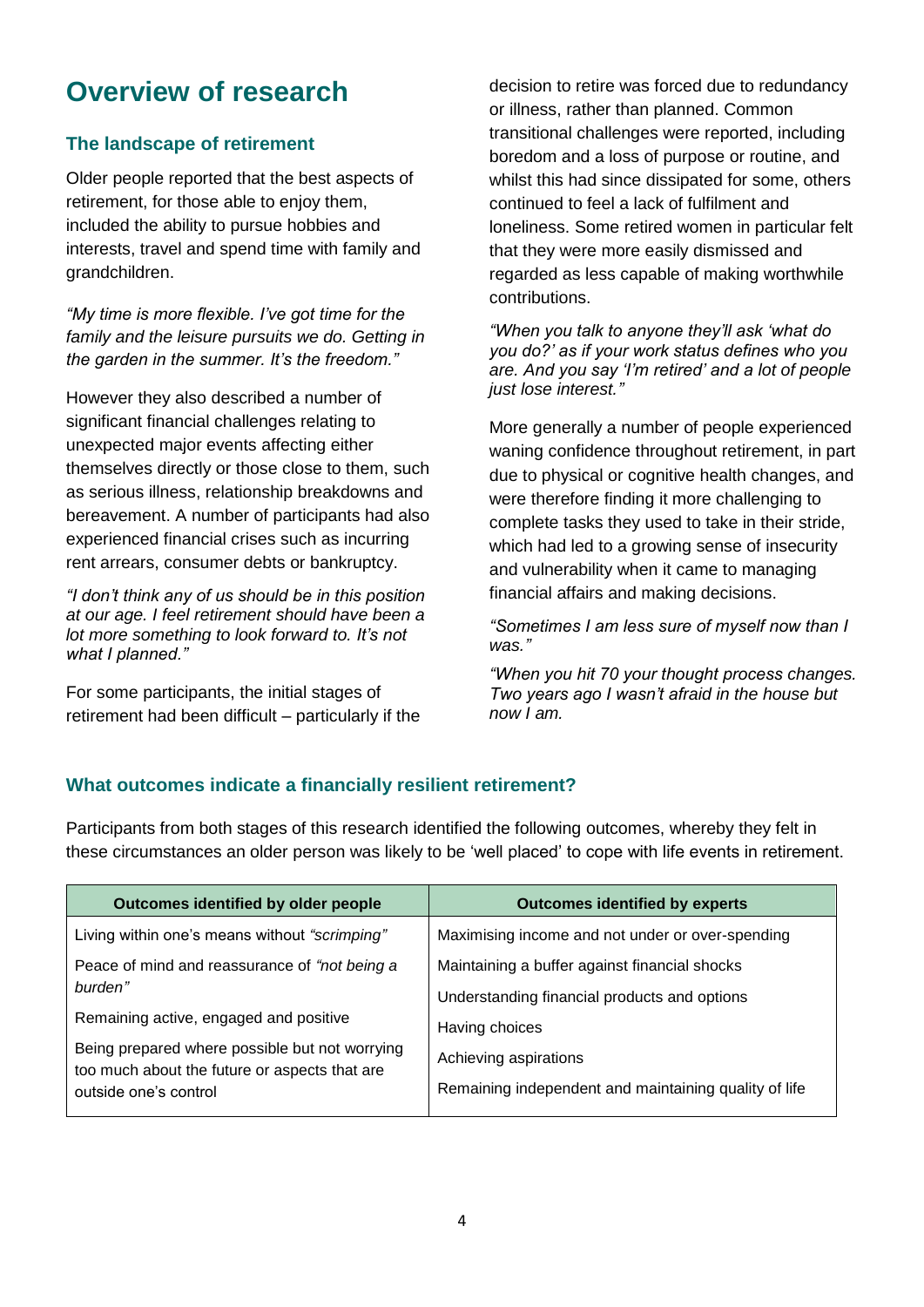#### **What personal attributes make an older person well placed in retirement?**

#### **Attitudes and mind-set**

*"Acceptance of what life throws at you"* – the emotional strength and tenacity to cope with difficult issues and not give up

Independence, self-reliance and confidence in managing financial affairs and making decisions.

A sensible and streetwise approach to decisionmaking, *"thinking through"* choices thoroughly and not succumbing to pressure or scams

Flexibility to adapt to changing circumstances, acknowledging that it will be difficult for an individual to plan for every eventuality.

A positive but realistic view of the future – including *"facing up"* to potential health and capacity changes, and mortality

*"Not thinking you know it all"* – listening to others and prepared to seek information and advice

#### **Skills and knowledge**

Good day-to-day financial management skills

Knowledge of where to go to access information, advice and guidance in order to deal with issues

Internet skills, for those who feel confident, to assist with accessing relevant information

#### **Behaviour**

Day to day management

Budgeting to keep track of incomings and outgoings

Being *"sensible"* in one's spending, not fluctuating too much to extremes of under or over-spending

#### Maximizing income

Making efforts to economise and reduce spend, for example by moving from two cars to one car, changing shopping patterns, regularly switching providers, shopping around for the best deals and buying insurance to prevent large outlays

#### Decision and preparation making

Considering the future and making specific preparations, including a will, funeral plans, Power of Attorney, decisions related to housing and other assets and generally 'putting one's house in order' to make it easier for those who will be left behind

Making decisions and plans sufficiently early, ahead of a point of crisis

Avoiding suboptimal decisions by being aware of the risks and benefitting from protective interventions

#### Savings behaviour

Retaining, and adding to a savings pot if possible, to maintain a financial buffer

Aiming to leave an inheritance for family

Day-to-day money management and maximizing income were seen by older people as particularly important behaviours for retired people who had very low financial resources.

It was felt that those who had moderate incomes and some assets had more influence over their future, and so encountered more of a need to make financial preparations and decisions. Yet only a minority of participants had actually considered trade-offs between the short-term and long-term, or spending and saving. The optimal balance was thought to be difficult to achieve, given the unpredictability of the future.

Retaining and ideally adding to savings was seen as important, where financial resources allowed. Saving was seen as one of the main ways people in retirement can prepare for the future and for unexpected expenses. However, many who had previously been able to save during retirement reported that the cost of living now made it difficult to continue putting something aside and those who were depleting their savings worried about not replenishing them and having insufficient funds.

*"We did have savings but we've helped the family out, when we was working. You don't really register the fact that's what's going to happen when you get old. Until you get old and then it's too late."*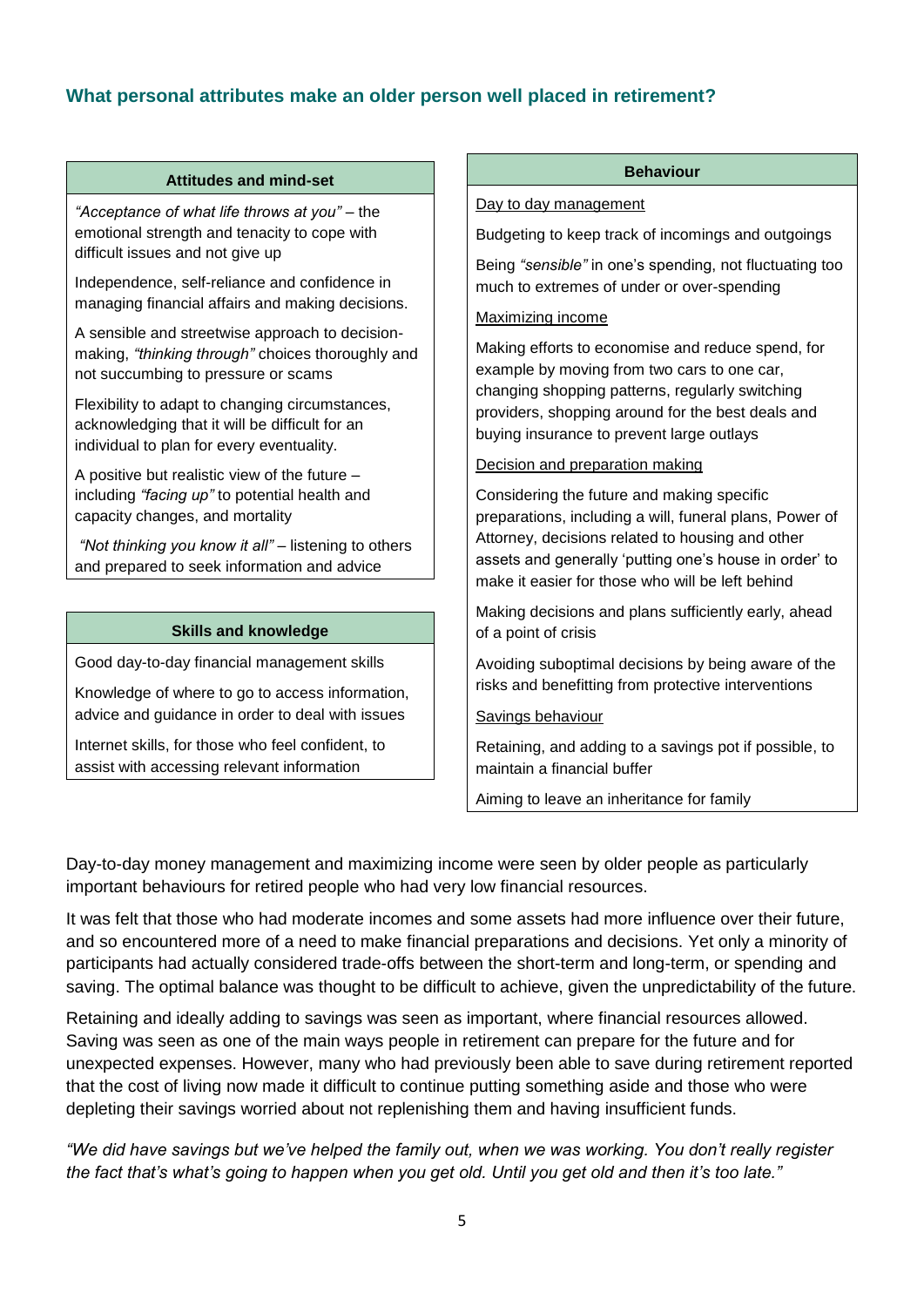#### **What are the barriers to having a 'financially resilient' retirement?**

Older people told us about a number of factors that inhibit or reduce their ability to feel well placed to cope in retirement. These include some deep-seated attitudinal and emotional barriers, as well as external support deficits. We also found that challenging or less favourable experiences in retirement were more frequently reported by older people in the 'at risk groups' described in the below.

#### **Personal barriers**

Being in denial, or not wanting to think about future stages of retirement and possible changes

Feeling disempowered or fatalistic; that nothing can be done to make a positive difference

Being overconfident and believing there is nothing more to do

Lacking capability or confidence to make suitable or appropriate decisions

Not being prepared to ask for help due to embarrassment, stoicism or lack of trust

#### **External barriers**

Impact of pre-retirement decisions and behaviour

Lack of awareness of options available to prepare for or respond to changes in retirement

Not knowing where to go to get information/advice

Misinformation about products and services

#### **At risk groups**

Those who have recently experienced a shock such as a serious illness or bereavement

Those with a long-term chronic health condition or disability and their carers

Single women (including divorcees and widows), who tend to have less private pension provision or are forced to retire before State Pension age

Those without partners, both financially and in terms of lacking the shared decision-making

Those who are struggling financially but are not eligible for means tested benefits

Those whose personal or financial status is manageable but precarious, perhaps because they are heavily reliant on a partner

#### **Measuring financial resilience in retirement**

The research found that the following variables had a bearing on financial resilience and should be considered when designing future measurement:

| <b>Objective metrics</b>                             | <b>Subjective metrics</b>                                  |
|------------------------------------------------------|------------------------------------------------------------|
| The existence and level of a financial buffer        | The perceived sufficiency of a financial buffer            |
| Actions taken in specific areas (wills, funeral      | Actions being considered in specific areas (wills, funeral |
| provision, investment decisions, care planning)      | provision, investment decisions, care planning)            |
| Access to social resources and support when          | Awareness of where to go for information and advice        |
| dealing with something unexpected                    | when dealing with something unexpected                     |
| <b>Access</b> to the internet                        | <b>Confident use of the internet</b>                       |
| Personal circumstances such as gender and            | Attitudes to budgeting and managing money,                 |
| relationship status, the existence of chronic health | consideration of the future (including changes to          |
| conditions, recent experiences of a major shock      | circumstances), confidence in making financial decisions   |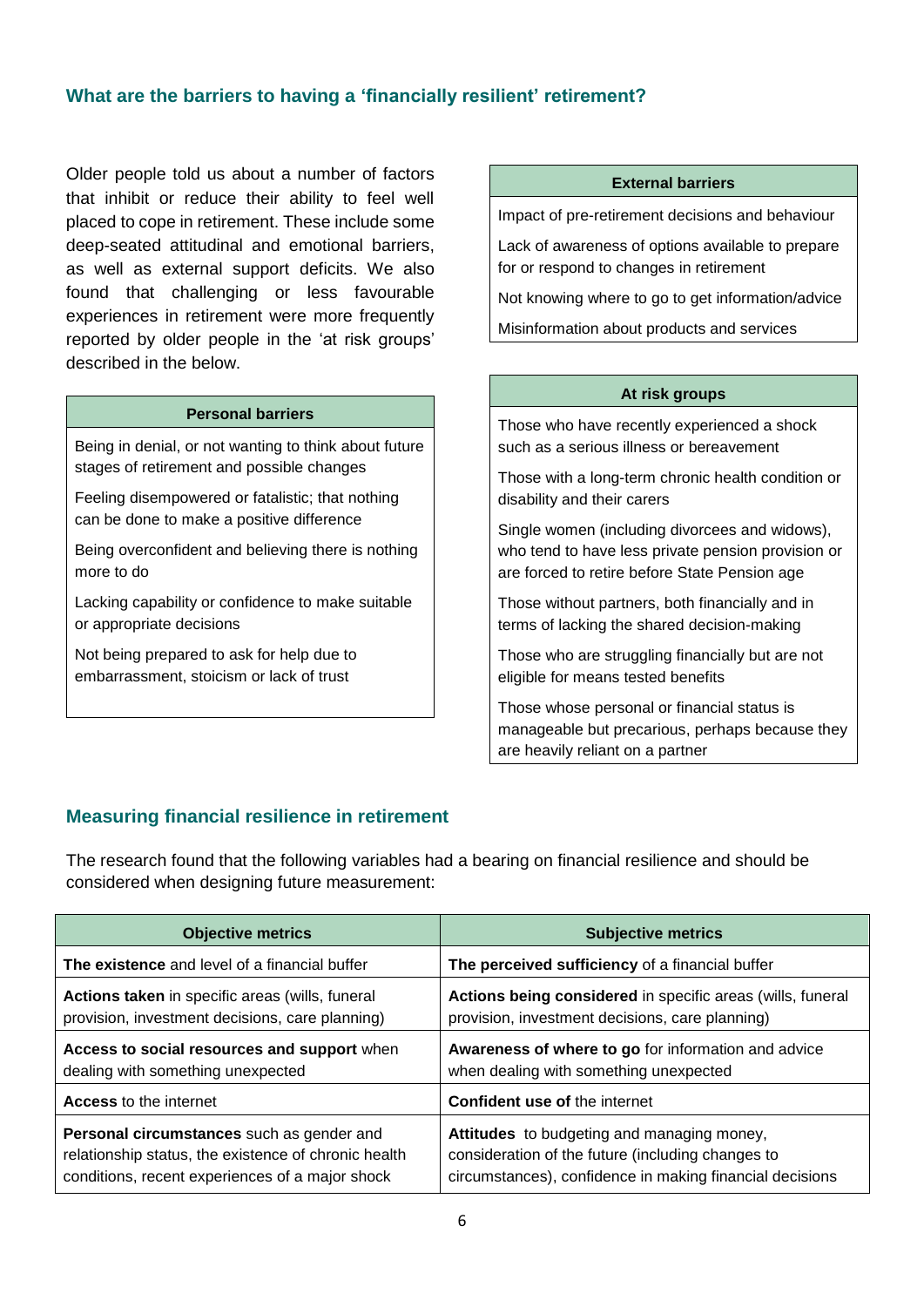However, we found that although older people were able to list hypothetical enablers and barriers, these factors could not be unpicked and listed out so easily within their own lives.

For example, one participant who had already downsized with a good income and social network, appeared resilient at first. But upon probing she revealed a more precarious situation because her husband was terminally ill and they had spent their savings doing up the new house that she now realized she would not be able to afford to stay in after her husband's death.

Participants found it challenging to assess their own resilience, and there were examples in this research of self-reported overestimating and underestimating of capability, knowledge and confidence. Some people were confident that they had done everything that they needed to do for the future even though it became apparent there were preparations they had not considered which could have an important bearing on their resilience. Others were confident that their strategy of running down their funds was the correct one without considering longevity risk, potential expenditure changes or simply running out of money.

Some of the indicators we used ourselves to identify resilience in our sampling also turned out to be potentially misleading and entirely context specific. For example, some people said they worried about the future more than others (a potential indicator of lower resilience), but these included people who tended to plan as a result of their worrying, and therefore were more likely to have considered possible changes in their circumstances and made preparations as a result (an indicator of higher resilience).

For these reasons, self-assessment and subjective metrics like attitudinal judgements are not painting an accurate or consistent picture of who is well placed in retirement, although there are some objective measures that can be used, such as the existence of a financial buffer, or the fact that specific actions have actually been taken (like preparing a will, making funeral provisions, putting power of attorney arrangements in place).

However we should recognize that whilst these objective measures are helpful in indicating someone who is *more likely* to be well placed in retirement, resilience will never be simply 'achieved' and then remain as a permanent state; older people will become more or less resilient at different points during their retirement, and be well placed to deal with life events in some ways but not in others.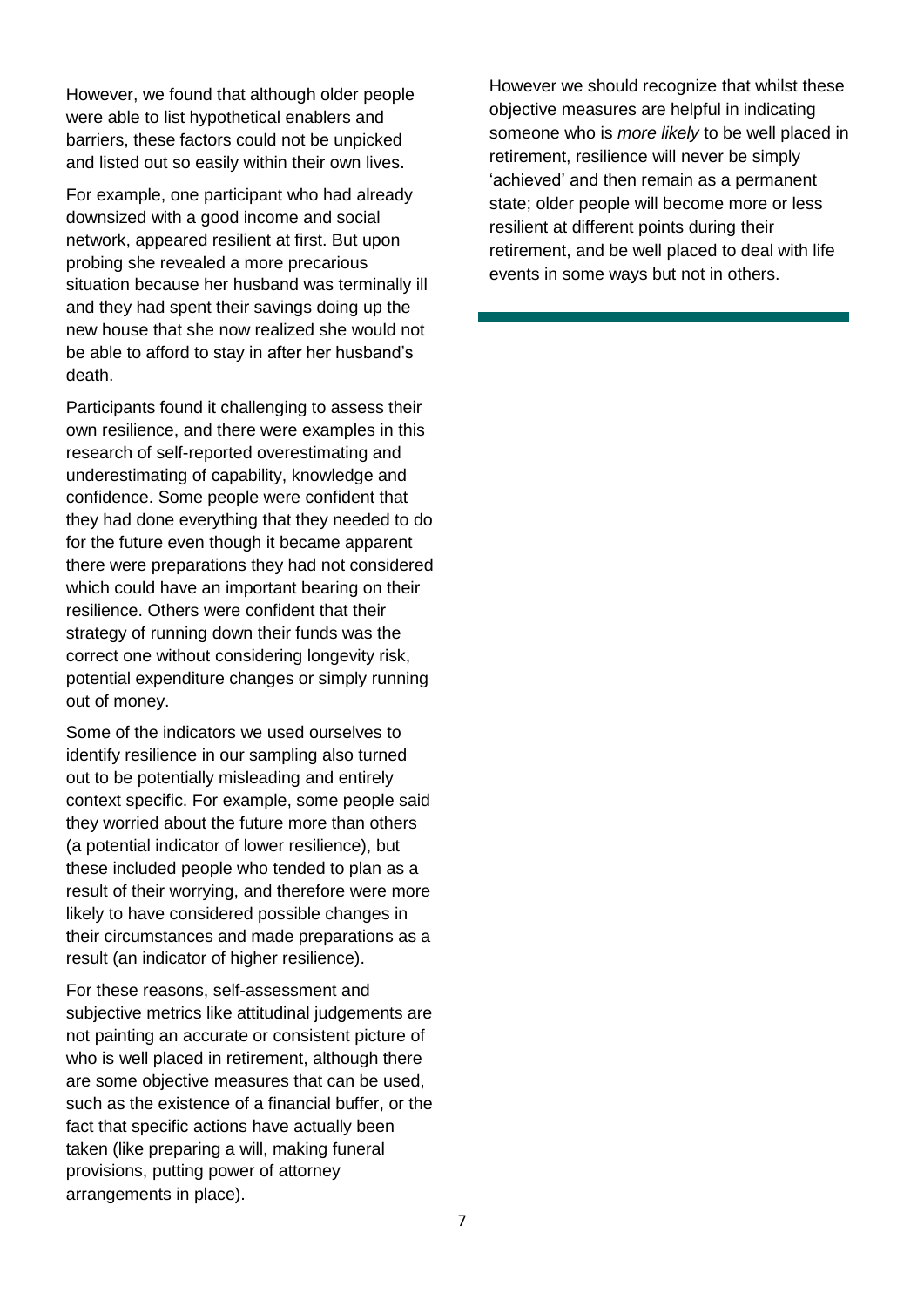### **Are we lost in translation?**

#### **Our language is not resonating**

Over the course of this research we found that the terminology used across the financial services industry to describe some aspects of financial resilience often didn't actually mean much to the older people we were speaking to.

#### 'Planning for life events'

Initially participants did not understand what kinds of things were meant by 'planning' or 'preparing', and would comment that they simply could not do these things.

*"I take each day as it comes. I can't plan. You can't look into the future. You can't see what's going to happen. I don't know what's going to happen from this minute on. How can I plan?"*

*"How would you prepare if you don't know? Some of us here could have 10 years, some could have 20 and some could have a year."*

However it would often transpire that these same people could go on to list specific actions they had taken, such as preparing paperwork, communicating end of life wishes, making a will, planning their funeral, making decisions related to housing and other assets. They just weren't recognising these actions as constituting a 'plan', or 'preparing for life events'.

Similarly participants didn't always regard the challenges experienced in retirement, such as bereavement or illness, as 'life events' that they could or should expect to plan for.

*"After 10 years (in retirement) my husband got ill with Alzheimer's and that was a big shock and then I had to be a carer for him."*

*"I had a small stroke last Christmas day and that gave me quite a big shock because I never saw me as getting a stroke."*

*"My mum [now] needs 24 hour care. She's got a hospital bed and she has to be taken to the bathroom and everything. So that was something that I didn't expect when I retired."* 

#### 'Rainy day fund'

Whilst the idea of a rainy day fund came up several times, some participants were using the term to refer to a modest, easily accessible source of money or 'savings pot', whereas others used it when referring to all the assets they had that they could throw at an emergency, including the house they lived in. There was not a single clear definition of what a rainy day fund was created from and how it should be used. And even where people had accessible savings, they were very reluctant to run them down.

*"We've got a property that we could sell and release money, but I mean that's not an instant thing. I think that's one of the problems with so-called rainy day money is that it needs to be fairly reasonably accessible."*

*"You'd say [to an older neighbour] 'why don't you get yourself a flat? It would be a lot easier, you won't have the stairs'. It was 'I'm saving for a rainy day', and I used to think 'it's pouring! Spend the money now!'"* 

#### 'Living day to day'

Some participants told us they were living 'day to day', but expressions like this didn't necessarily mean the same thing for each person. For a minority the remarks were used to dismiss or reject the idea of planning ahead or preparing for the future.

*"I don't think much about the future. Live day to day. Wake up in the morning and I'm still here."*

*"I'm quite laid back and if a disaster happens tomorrow, I'll deal with it tomorrow. I don't worry about what might happen."* 

However it became clear that what other participants meant by 'wanting to live day to day' was that they *had* looked ahead, considered their options and decided quite consciously and deliberately that they couldn't do much to change or improve the future, and so would live each day as it came instead.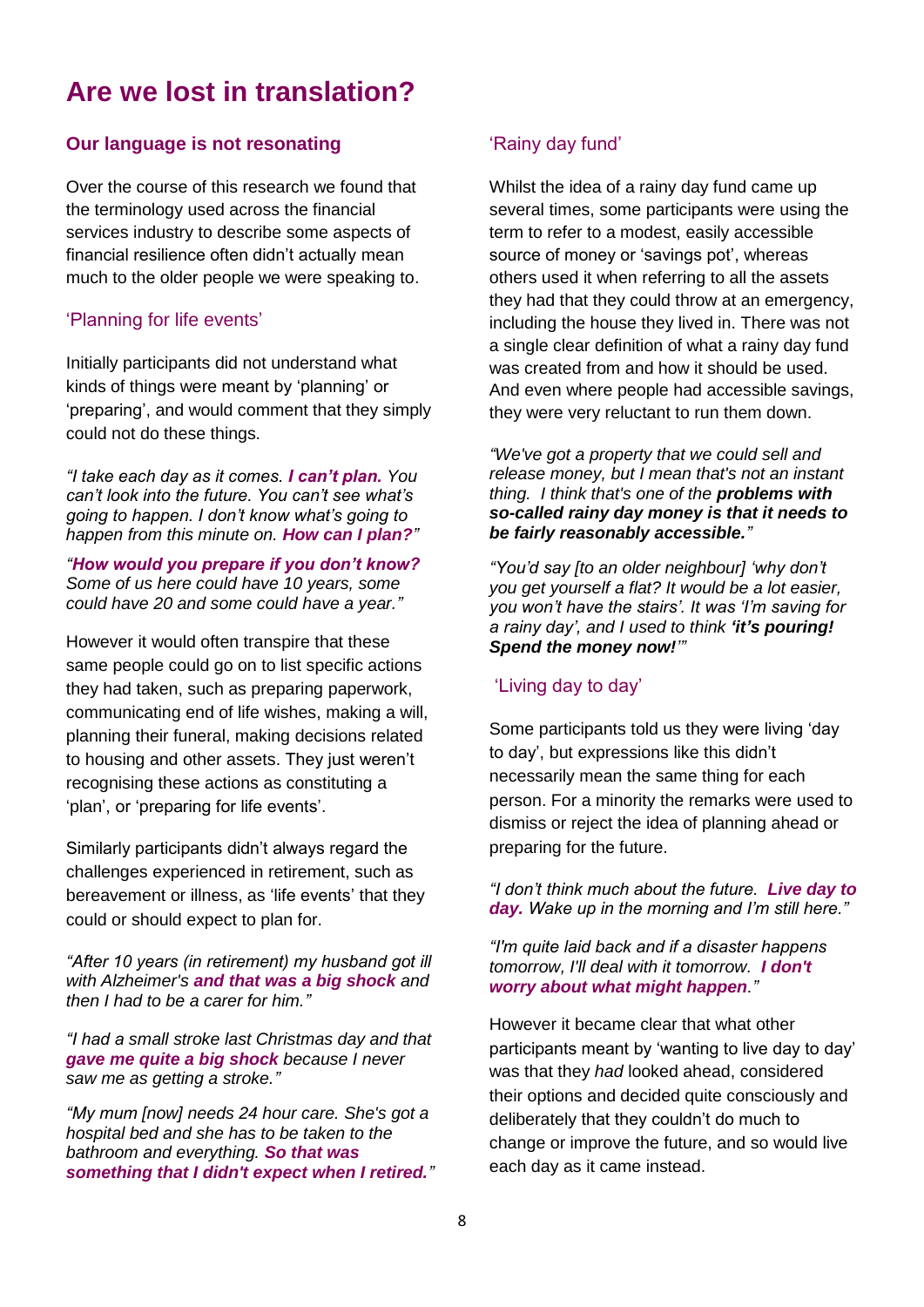*"We had a friend who had it all planned. We were all hitting retirement near enough the same time and then she died at 59. That was probably the catalyst for me, I thought 'you've got to live for today and enjoy, appreciate what you've got'."* 

*"If I look at those sort of things it means I lose control and that's the bit I don't like."*

#### **Beware the clichés**

So whilst there is a benefit to using 'ordinary language' and trying to stay jargon-free, we must be careful not to assume we know what is meant by common or colloquial phrases, particularly when using them to try and identify who is and isn't well placed. This research found that two retired people could be using the same language to tell you very different stories, meaning entirely different things by 'life events', 'rainy day funds' and 'day to day living'.

Those working to improve the financial capability of older people in retirement should be aware of what may be subtle but important distinctions in meaning. There is likely to be diversity within how older people interpret and respond to the language we use.

#### **It's never just about the money**

Once over the language hurdle, we found that participants were not compartmentalising the different aspects of their retirement in any case, and struggled to think about their current and future circumstances in distinctly financial terms without involving other aspects like their relationships and health.

The experts we interviewed, coming from the field of financial capability, were easily able to focus on the distinctly financial elements or implications of certain decisions in retirement, whereas older people tended to veer into holistic discussions about general health and wellbeing, rather than the specifically financial aspects of retirement.

*"I've got mixed feelings. At the moment I have security because I've got a big family, kids and*  *grandchildren and we're very close. They support and help us financially, emotionally, in all ways. I feel good about that. I love doing exercise but I'm worried because my mobility is getting bad and I have a lot of health problems. I also worry that the money isn't going to last."* 

*"Whatever happens to you in your life, you have to find the resources from within yourself to deal with it. You can put all the practical stuff in place but what about the psychological and emotional?"* 

There may be something about circumstances in retirement whereby it no longer makes sense to discuss money so separately from everything else. Or it may be that we just haven't found the right language to talk about the distinctly financial aspects of retirement. It is worth exploring this further and testing the alternative language that older people themselves used to describe resilience, which included phrases like 'getting your house in order', 'managing your affairs' and 'preparing for the unexpected'.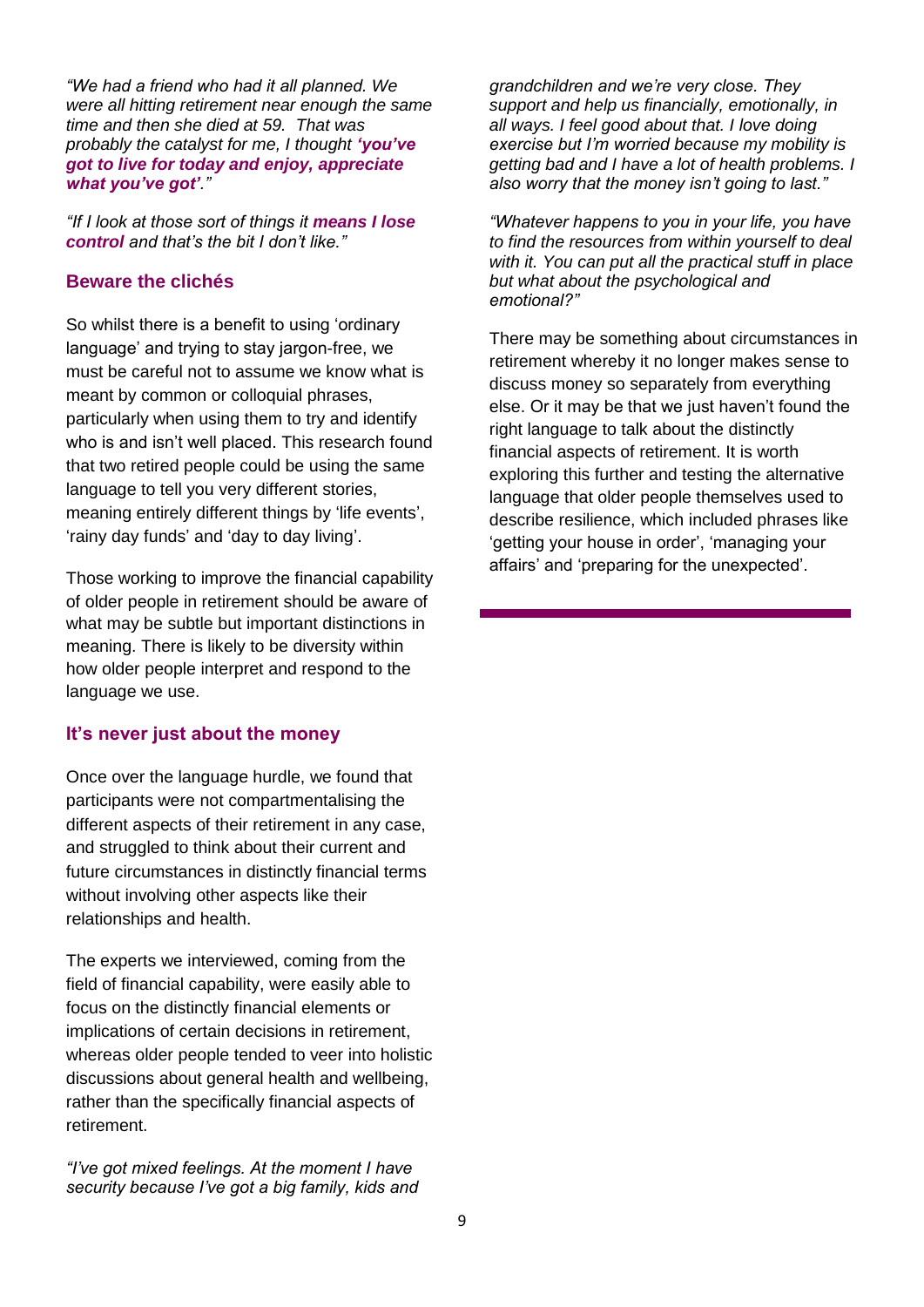## **Are we asking the impossible?**

*"I think timeframes are for people under 50!"*

#### **What can older people realistically plan for?**

Many of the older people we spoke to had made some form of arrangement/s which would likely improve their ability to with life events in retirement, though they didn't necessarily recognise these as 'plans' or see themselves as 'planners'.

These arrangements included clearing debts and paying off their mortgages in the lead-up to or upon entering retirement, downsizing (either to release equity or to move to more suitable accommodation), or making adaptations to current properties as an alternative to moving. Some had let family members know their end of life wishes and prepared paperwork so it was easy to find and take over. A few had made or were actively considering making Power of Attorney arrangements.

*"I want to stay at my home as long as I possibly can and so I'll have a slope put in and that way I can still stay in my home."* 

*"We want to redo the bathroom and just have one of these big walk in showers with a seat or whatever because getting in and out of the bath is going to be a problem as we get older, so we're thinking about that."* 

*"Just after I did (a POA) for my mum she got very ill and I was able to pay all her bills and look after her properly. I thought I'd like my kids to do the same for me. It seemed to make sense. It wasn't cheap but worth doing."*

The most common preparations were making a will and funeral provisions. This was regarded as a more straightforward area to make decisions in because 'death is a certainty'.

*"It's about putting one's house in order. Putting everything on a USB stick that I can hand to my kids, that comes to the will, funeral arrangements, everything."* 

*"I've made my will. I've made my funeral arrangements for myself. There's nobody else to do it for me, so I've already done it for myself."*

However, the clear message from participants was that they could only go so far with preparations, and there was a point beyond which it became unrealistic and unreasonable to expect them to do any more. Even those who identified as having made a 'plan' tended to have a short-term outlook, and the arrangements they had made tended to be reactive, triggered by circumstance, rather than pre-emptive or 'planning ahead'.

*"When you get to a certain age your time is limited. You plan for a year. Be realistic. I'm not a maudlin person but you can't say 4-5 years down the line."* 

#### **The push back on what is possible**

Beyond the short-term, people told us that there were significant challenges both practically and emotionally to planning ahead, given the uncertainty about future health and longevity. A commonly held view was that it simply wasn't possible for people in the later stages of life to have longer-term plans because 'you don't know what's around the corner'.

*"You never know what happens from one day to the next. You can only plan to a certain extent and beyond that it's what life throws at you."*

*"Once I lose my independence, the house just folds. I would liken it to a keg of dynamite, it could go off at any time."*

Participants felt they were facing multiple uncertainties; personal ones relating to the future health and care needs of themselves or loved ones, but also external ones relating to changes in government policy and the economy which they felt may impact on their financial resources, costs and entitlements.

*"You don't know how much prices are going to go up… It's not so much how much income you get but about how things are going to increase in expense."*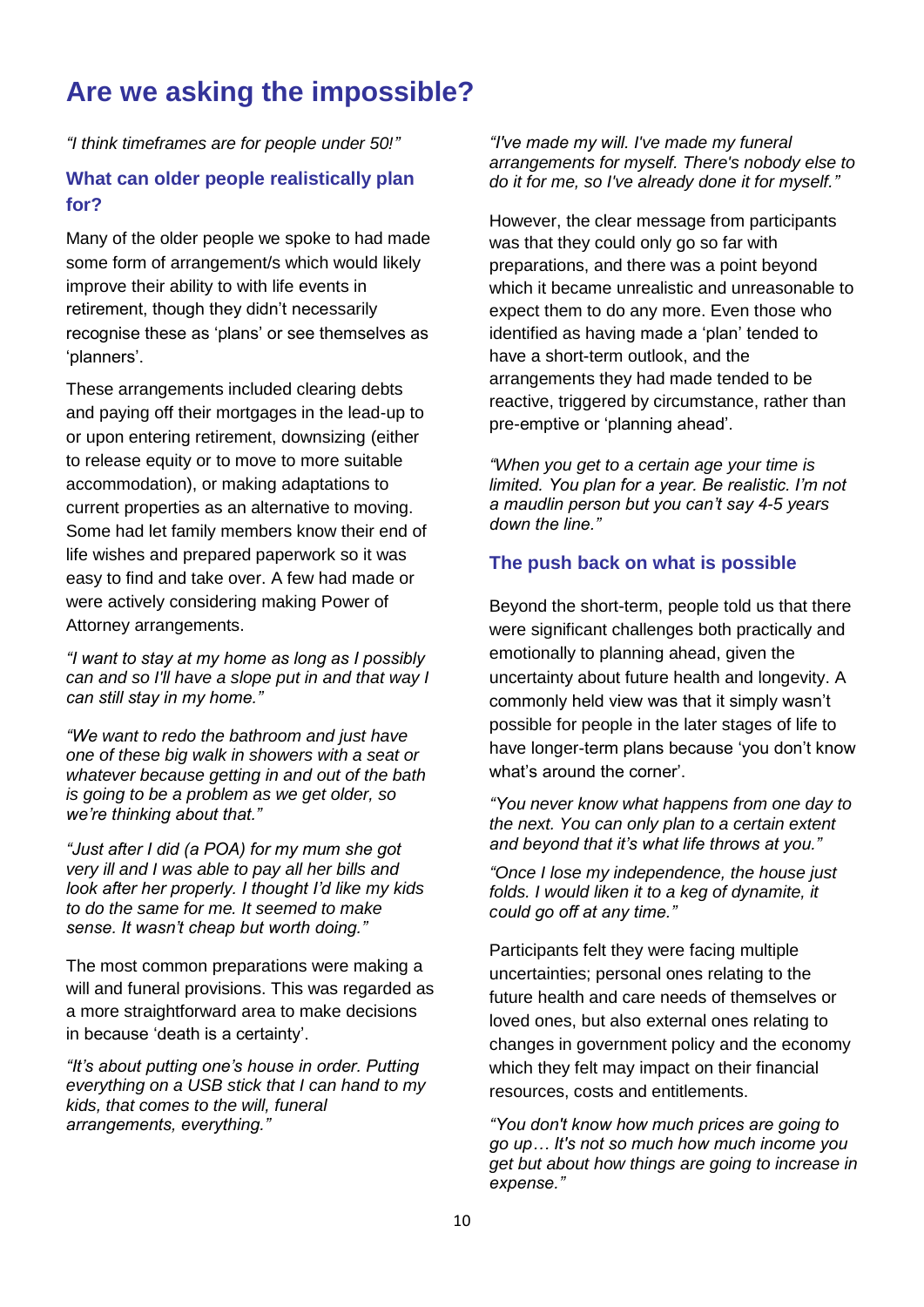*"It might all change. We're going through Brexit. We're having huge cut backs in all our services. This time next year we may be in a completely different economic position."*

#### **The reluctance to plan for health and care needs**

Older people expressed a generally negative view of social care, mentioning poor quality and neglect. They also jumped immediately to discussing catastrophic care needs which would require moving to a care home, and didn't talk about any preventative support or independence-maintaining care that could be given in their own home. This contributed to their disengagement with the subject; it was simply seen as a 'no go' area until or if it actually happened.

*"We're in denial. We do know one day we are going to get old and need looking after. It's something you don't want to think about."* 

*"High prices. Loss of independence. You hear tales of abuse and cruelty. If it's residential care it's coming to the end of the road for me. That's why I can't think of it now."* 

The financial implications of needing care also acted as a disincentive to plan for a decline in health. Participants expected that the burden of paying for care home fees would be so high that it was simply unfeasible to set money aside for. They also didn't believe that making their own financial provision would make any difference to their choices or quality of care, even if they could afford to do so.

*"I can't worry about it otherwise I will have to put everything I have - house, everything - into savings. That's how expensive it is."* 

*"I don't care where you put me. The best of my life has gone. It's no good me spending all this money if I'm sat in a bed and I'm in a bad state. You're going to get looked after fairly well wherever you go."* 

#### **So how much planning is too much planning?**

Participants said that thinking about, and trying to plan for, all the possible eventualities outside their control could cause worry and anxiety, and end up being counterproductive.

A few said there could be 'peace of mind' benefits to planning ahead, but these participants were often referring to task-based actions such as preparing a will or completing paperwork, which could be 'sorted out' and then put to one side. Less manageable were the time-based goals such as working out how long your savings may last, and here participants felt strongly that they were unable to grapple with the various future unknowns or attempt to estimate what preparations they would need to make for them.

These were not people who were necessarily fatalistic or apathetic – they talked about going to the gym, eating healthily and remaining socially active, suggesting they were taking control in other ways. Understandably however, there came a point when they felt there was little emotional incentive to plan for the longer-term in retirement, where everything they are suddenly being told to prepare for feels negative or disempowering, and ultimately confronts their mortality.

*"I'm a trained counsellor so I have weight behind what I'm about to say. I don't think it's always good to think too much about what could be. That could end up making you very depressed. That's not the thing you want to be when retired."*

*"I tend to think it's too scary to look ahead."* 

*"As you get on some of your very close friends die, they are taken away and I find that quite harrowing. It's a bit like you're a ship in a convoy crossing the Atlantic and every now and again one vanishes, torpedo. It's a bit hard to get used to."*

So rather than overemphasizing the proactive 'planning ahead' aspects to being well placed in retirement, which risks disengaging many older people, we need to recognize the reactive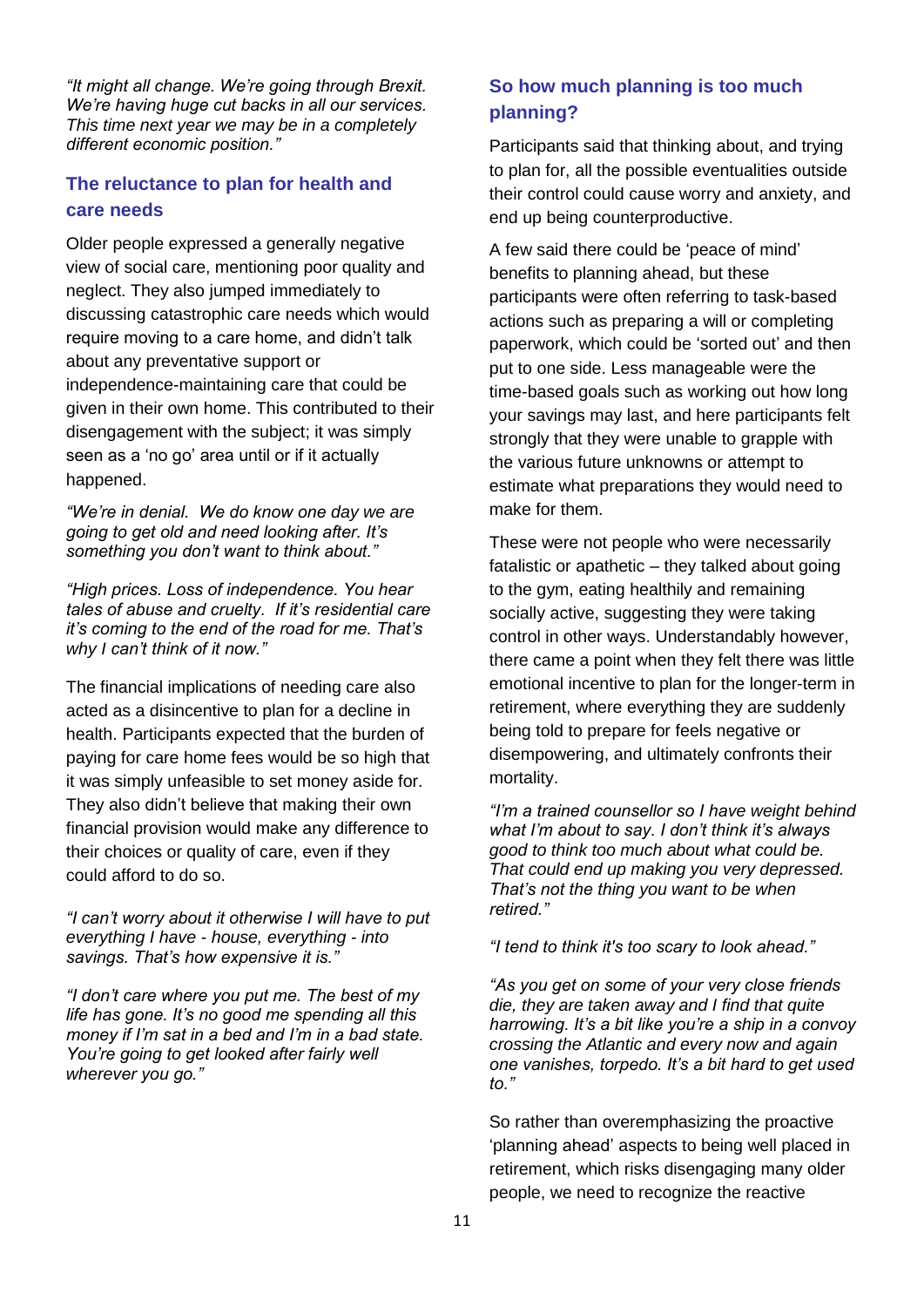resilience many older people are exhibiting as and when things happen in retirement. Many participants felt an understandable pride in having *responded* resiliently to shocks that they had not expected or planned for and said this was equally, if not more, important than making preparations.

*"These things happen to you and you just had to get on with it and people would say 'how can you cope when your husband died?' You have to. It makes you a stronger person."*

#### **A balancing act**

Some participants openly acknowledged the need to make trade-offs and balance present costs with anticipated costs of the future.

*"I always think you come to a decision time. You don't know whether you're going to live two years or twenty… So there's a balance isn't there between spending that money now and then living longer and then finding you've got nothing at the end of it."* 

*"The worst scenario is if you've kept all that money and one day you go into care, then four grand, six grand a month and it's gone. So it's getting that balance, you know?"* 

And whilst this was felt to be difficult to achieve in practice, the concept of 'balancing' may be a useful and unintimidating way in which we can frame discussions about what *can* realistically be done to plan longer-term. Something along the lines of a 'retirement checklist' which has recommendations ranging from basic taskbased steps (such as keeping your paperwork safe) to more complex arrangements (such as finding out what proportion of the cost you would be liable for should you require care) could support older people to explore what decisions and preparations they feel comfortable making, whilst letting them know at the same time what else *is* possible to plan for should they wish to, that doesn't involve asking the impossible.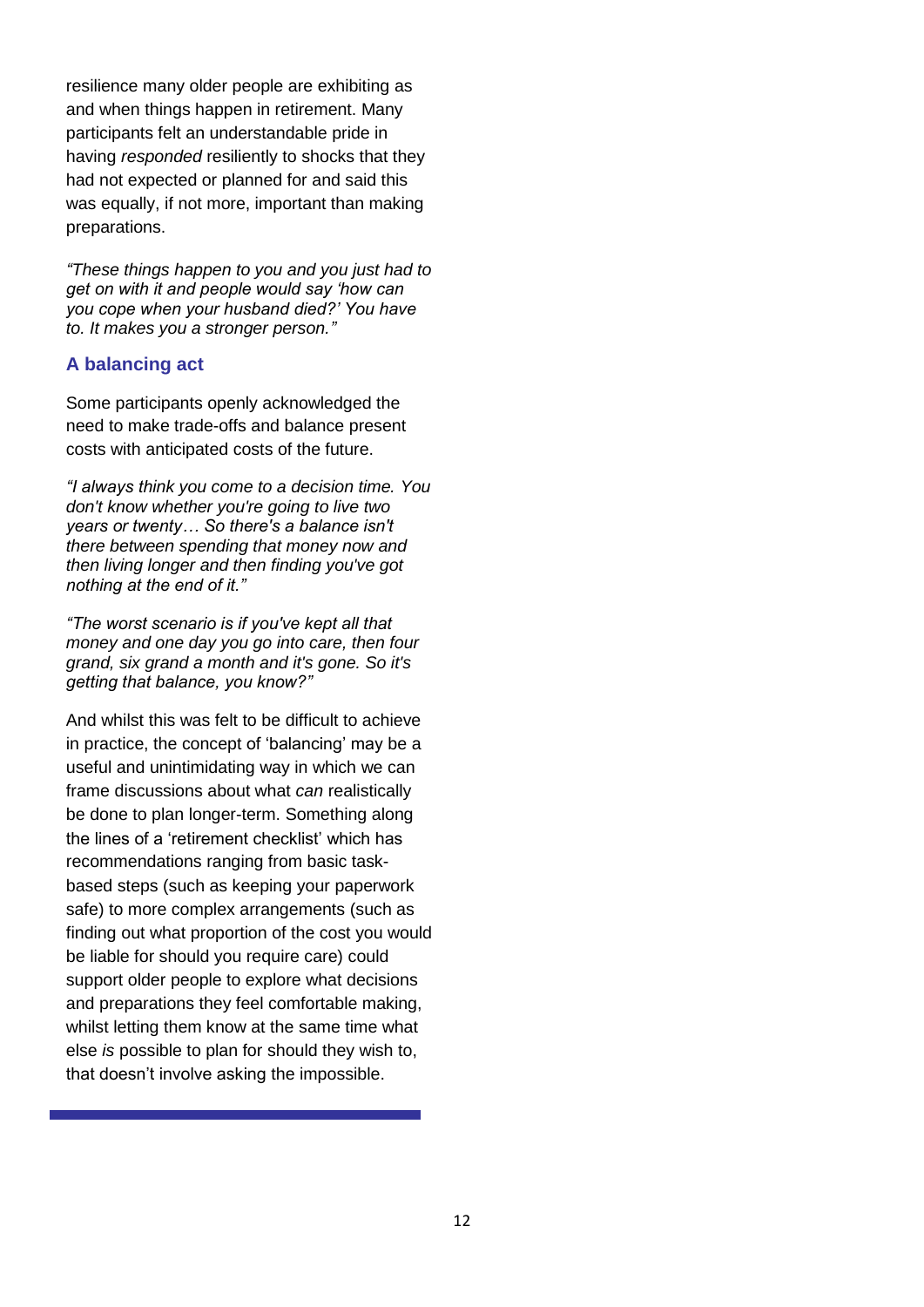### **Breaking down the barriers**

If older people are expected to take steps to increase their resilience and overcome some of the challenges to longer-term planning, they need to be given accurate and accessible information and advice, from all the sectors they interact with. Yet this research found that a lack of awareness, misunderstandings and barriers to accessibility across the piece.

#### **Lack of awareness**

Some older people had misconceptions about the various financial products and arrangements that could protect participants' wishes and assets, if their health and care needs change.

The different Powers of Attorney caused general confusion when it came to understanding what they were used for in relation to wills, advanced decisions and probate. Participants sometimes interchanged or misused the terminology altogether, with one participant merging the terms 'Living Will' and 'Lasting Power of Attorney' into a 'Living Power of Attorney.'

People were also taking what could potentially be ineffective or unnecessary steps to protect their homes 'from the government'. One participant had changed their home ownership to tenancy in common to protect their partner should they themselves move into a care home, even though the means test already ignores the value of the home whilst a partner is still living there, and changes such as these might run the risk of being classed as 'deprivation of assets'.

*"I changed the house from joint tenants to tenants in common so half the house is my wife's. It's designed so if one of you went into care they used to have a claim on the whole of the property so now they can only claim half back for payment."*

One couple mistakenly thought that the mirror wills they had prepared would achieve this.

*"Should either of us have to go into care the house cannot be taken to pay for this as this is written into a mirror will."* 

Some older people had not made funeral provisions because they felt unable to set money aside, and some believed they did not have enough of value to warrant making a will.

#### *"To have a will you must have something in the bank; there's no point unless you've got a lot of money in the bank, or a house."*

A small number of participants had taken up an equity release product on their current property, although understanding of what this really entailed appeared low and not necessarily well thought out. One couple had done so to pay off a consumer debt which could potentially have been resolved another way. A majority of those who had any prior awareness of equity release felt they would not consider it, either because they felt it did not offer good value for money or because they wanted to leave an inheritance.

*"We bought an equity thing on the mortgage. The reason is [we] got into a bit of financial trouble, I mean to be honest it wasn't a lot of money but it was to us [but] we couldn't see a way out of the hole we were in at the time."* 

#### **Information and advice**

The experts we spoke to acknowledged that even older people with high levels of skills and confidence will still need varying degrees of external input. As one expert put it, 'lay people may not know what they don't know'.

#### Financial planning and advice

Both older people and experts perceive the retirement landscape to be complicated and risky when it comes to getting the best out of financial assets, due to increased choices with pension freedoms and the need now to make ongoing rather than one-off decisions.

Yet very few participants had sought any regulated financial advice related to their own assets in retirement. Those who hadn't either didn't have sufficient resources to access financial advice, or they expressed a distrust of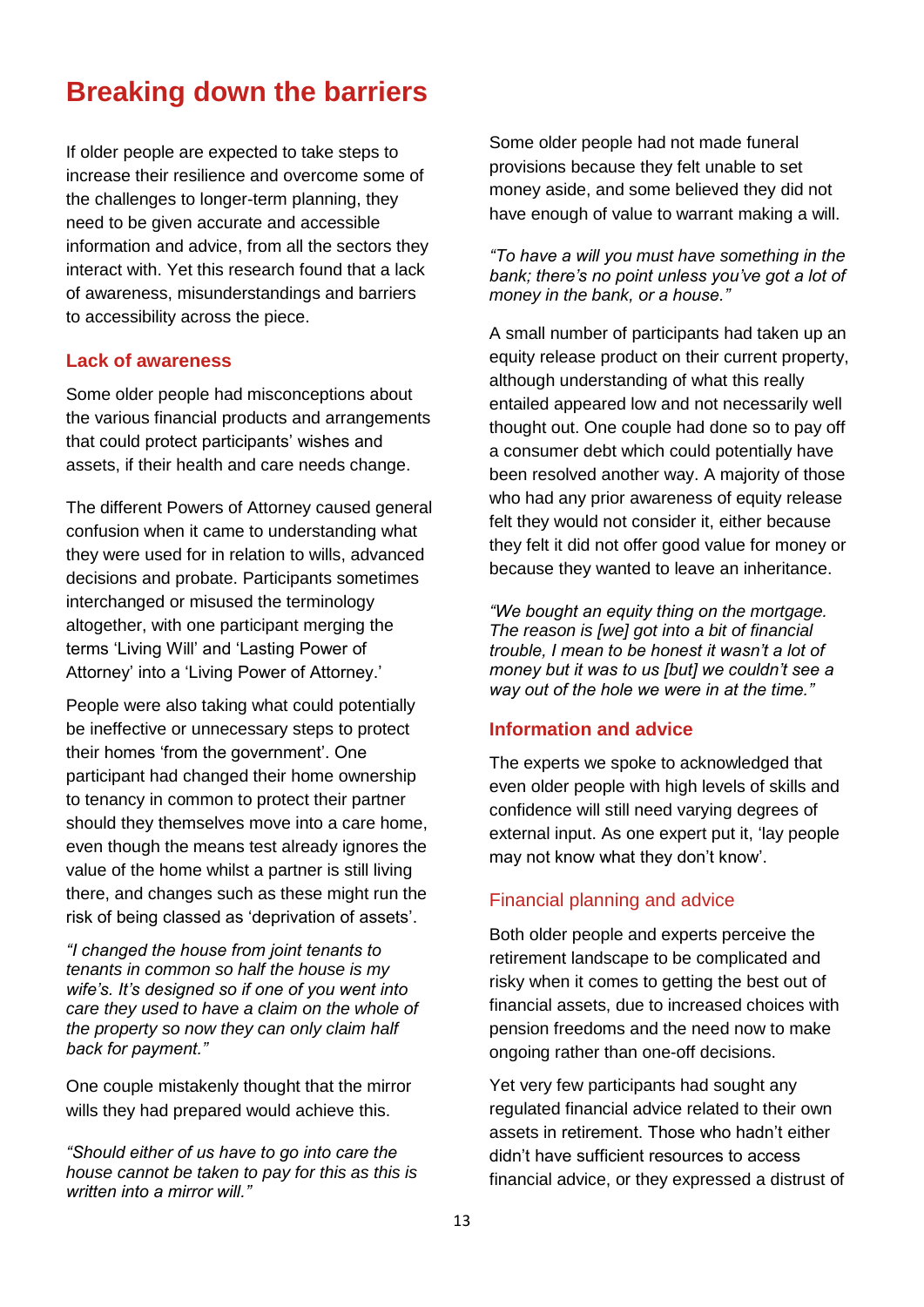financial advisors and a feeling that they would not provide value for money.

*"I won't see any financial advisers. They're a waste of time. I find they don't come up with anything different. It seems they want to put money in their pockets rather than help you."* 

*"We would only turn to experts as a last resort. Rather cynically I believe that they never have your best interests at the top of their list."*

However, those who did receive financial advice from an independent financial adviser or their former employer, reported that it helped them to consider their retirement more holistically than they would otherwise have done. Those who had regular contact with a financial adviser said this encouraged them to update their plans in line with changing circumstances or priorities.

*"At 55 they had a seminar where they sorted your living expenses and cost of living. Then they called you in again at 60 and went through everything then. It put me and a lot of staff straight."* 

*"I've got a financial adviser and we look at our situation every 6 months. The job I was in we had a financial adviser assigned to us, so I carried that relationship on since I left work."* 

#### Third sector and local government support

Many participants had contacted their local council or third sector organisations and charities either for themselves or on behalf of another. This had generally been a positive experience and participants appeared to trust the advice they had been given. Face-to-face channels were the preferred methods of support, particularly around more complex matters.

*"There is a worry that people can't get face-toface advice now. I think, well, you can't sit and show somebody your paperwork on the phone."* 

Participants were concerned by the decline in free and accessible advice however, and this was preventing them from receiving help.

*"It's difficult to get hold of them people (in external organisations). We tried a few years ago and in the end we had to solve it ourselves. They want everybody to do it on the internet."* 

#### Informal sources of support

Friends and family had an important and trusted role in providing support themselves or helping participants access it. In some cases these informal sources had inadvertently been triggers for making arrangements, after participants had heard the experiences or recommendations of others. Social networks were considered helpful in making people aware of their entitlements, linking into other services, and learning from one another's experiences.

*"We went out to dinner with friends who had done (a Power of Attorney). I'd never thought about it."*

*"Get information and support if you have to deal with something. It's like this lady saying I've learned a few things off you today."*

Couples typically worked as teams in decisionmaking even if one took the lead in financial management, and most of the participants with children consulted with them about decisions.

*"I would always consult my two sons who I trust, I know whatever they say they truly care for me."* 

*"If you're lucky enough to still have a partner or whatever and you can talk about it, argue about it and come to a decision. I think you need somebody to sound off on."* 

#### **Support from all sides**

This research found that most older people are open and willing to seek information and advice about financial aspects of their retirement from a range of sources, once trust and respect is established so we must help them break down the barriers. Information and advice provision across all levels, from all parties, needs to be accurate, comprehensive and fully inclusive for older people throughout retirement.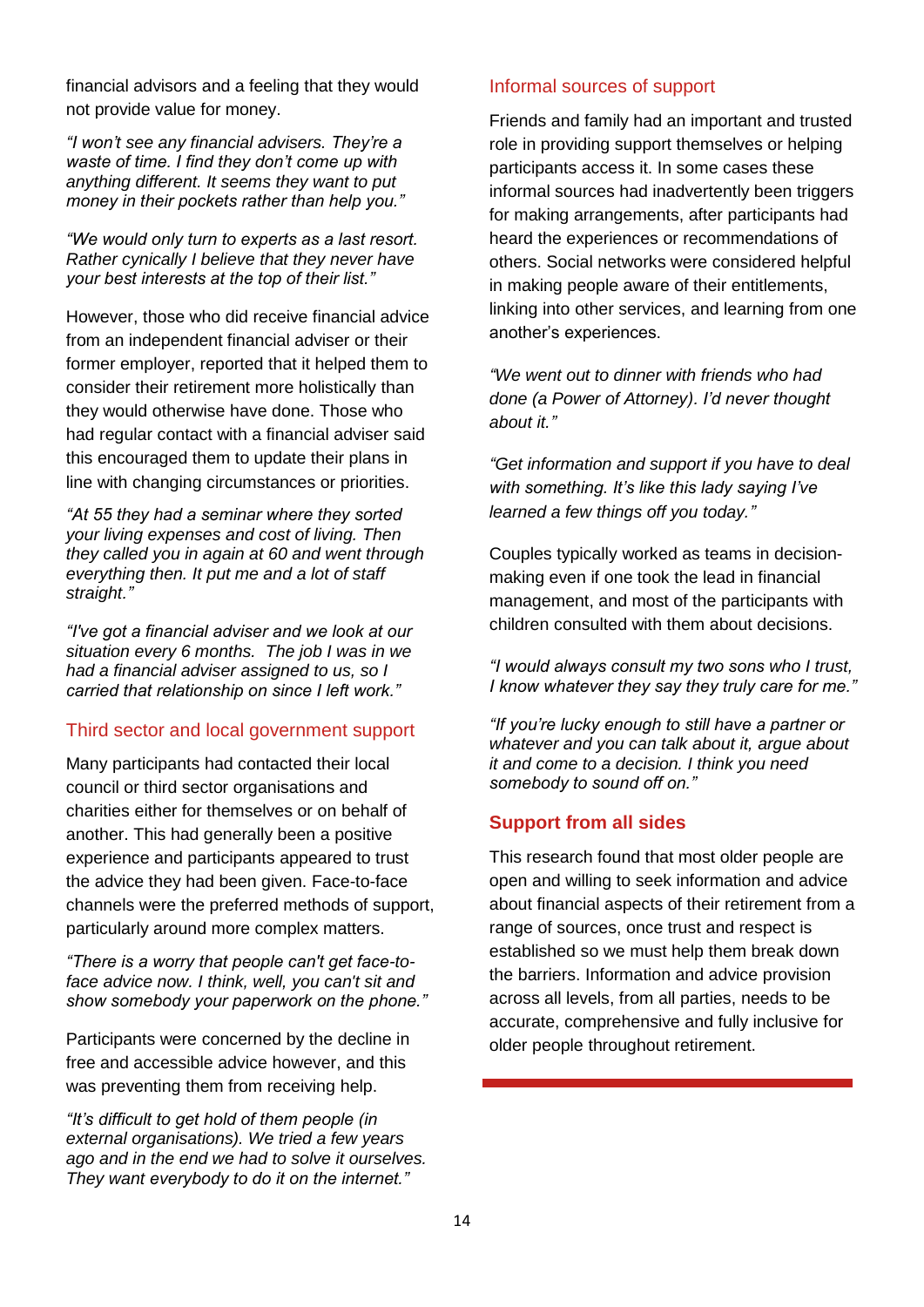# **Conclusion**

This research has shown that there is only so much we can ask older people to do to ensure they are well placed to cope with live events during retirement. Every effort to improve their financial resilience needs to be matched with an increased focus on improving the retirement landscape they are navigating.

This means **the financial services world has to use more appropriate language** to describe and discuss financial resilience in later life. It means **our interventions need to strike an appropriate balance between what is reasonable and what is impossible to plan for** during retirement. It means **we need to improve the provision, accuracy and accessibility of information and advice** from all the sectors older people interact with throughout their retirement.

#### **Peer to peer support – a happy accident in this research**

Whilst this qualitative research was not designed to explore peer to peer support, the sixteen focus groups we ran nonetheless provided the opportunity for older people to talk with and learn from their peers, and because this was frequently remarked upon and became a positive (though inadvertent) consequence of this research, it warrants a mention here – particularly since other recent research by Age UK has had similar findings.

A number of participants said during the focus groups that they found it helpful to discuss the issues of retirement with people their own age who may have gone through similar experiences. Participants recommended that similar settings could be used for 'peer led group discussions about a range of retirement issues'. Although there are obvious risks of misinformation, such discussions often got people over the emotional barriers to taking action so we would like to see peer to peer groups facilitated, and supported by reliable sources of information.

*"I think (it would be useful to have) a forum as we've today, you know, where people would be able to talk, so that you've got knowledge about different aspects, like the environment you're going to live in as you get older and you're less mobile, your money and Power of Attorney, and all these things. If you're informed in all of them, not just money but health, property, everything, then that's where you're going to be best placed aren't you, because you've thought through all your options way in advance before it's a problem."*